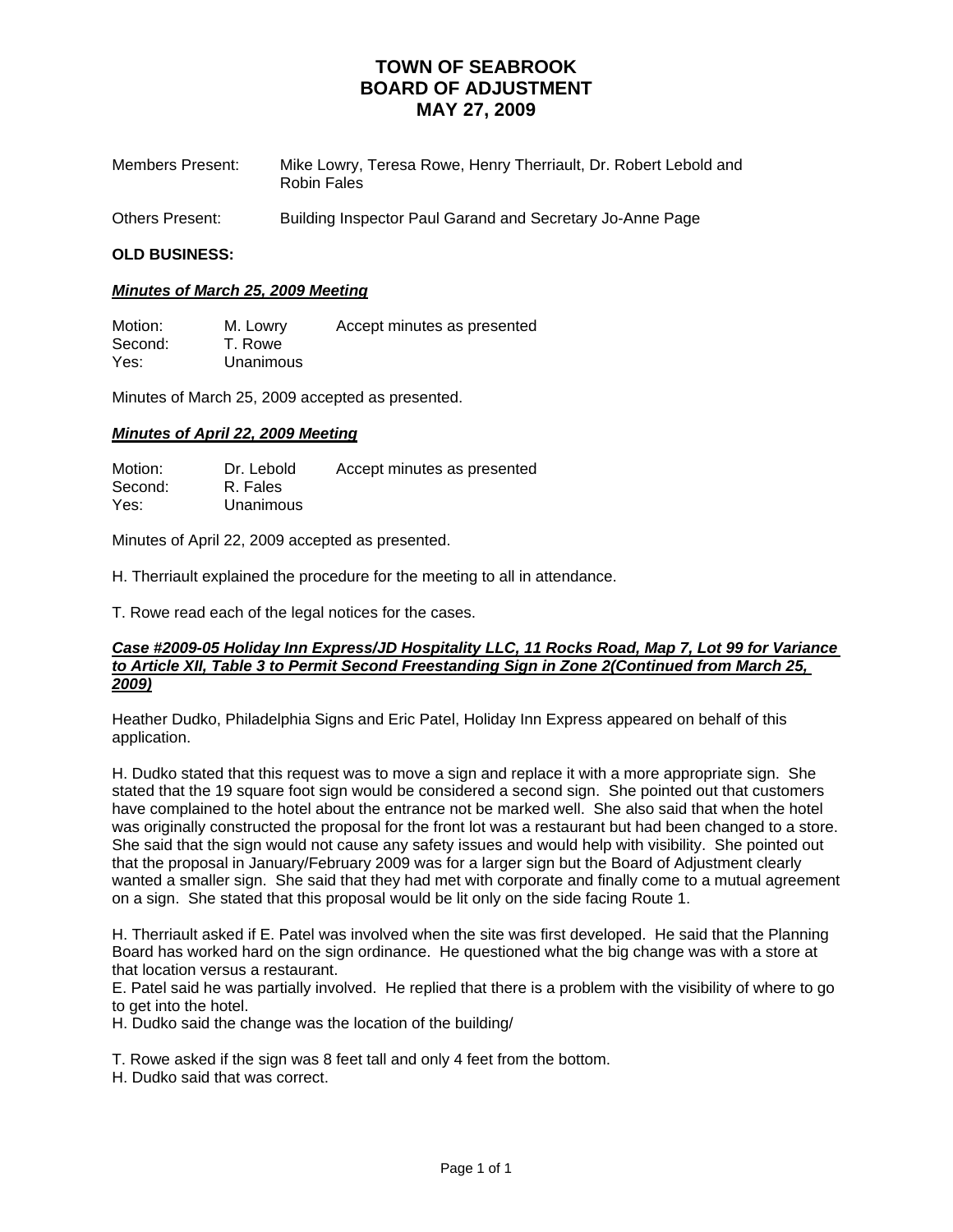T. Rowe asked if they would go with a smaller sign.

E. Patel stated that corporate has specific requirements that have the logo on it.

M. Lowry stated a directional sign might work.

R. Fales asked why they did not speak up at the planning board meeting when the store was proposed.

T. Rowe said that the size of the sign is an issue. She said that it is hard to see around this area and was hoping for something smaller.

H. Dudko stated that there were a limited number of options from corporate. She said that customers coming in to the hotel say there should be better signage.

T. Rowe pointed out that there is a huge sign already out front.

M. Lowry stated that they were asking for 10 times more that what is allowed.

E. Patel stated that there are too many traffic issues with the sign and a new one would help stop traffic from going down the road.

M. Lowry stated that in February when this request was first heard the issue was snow.

H. Dudko stated that was the trouble then.

T. Rowe was concerned because this request for a sign was so much larger. She said she felt the sign should be no higher than the fence that is there.

H. Dudko said she thought the recommendation at the last meeting was 8 feet.

P. Garand stated that the sign could be moved farther back on the hotel property but the proposal would have to go back before the planning board.

Henry Boyd stated that he did the original site plan with this property went before the planning board. He said that there is a problem with the traffic and something different is needed. He felt it was sad that corporate would not allow a different sign.

T. Rowe stated that she understands the issues but is uncomfortable with going from a three foot sign to an eight foot sign.

P. Garand stated that maybe the applicant should go before the planning board informally to see about moving the sign and then back to the board of adjustment. He pointed out that the applicant could have this case continued until they speak to the planning board.

H. Dudko stated that they would like to withdraw the application without prejudice at this time.

| Motion: | T. Rowe   | Grant request of applicant to withdraw application without prejudice |
|---------|-----------|----------------------------------------------------------------------|
| Second: | M. Lowry  |                                                                      |
| Yes:    | Unanimous |                                                                      |

Request for Variance at 11 Rocks Road is withdrawn without prejudice.

### *Case #2009-08 Steven J Peterson, 15 Cross Beach Road, Map 25, Lot 14 for Variance to Article VI to Permit Reduced Front Setback in Zone 1*

Stephen Peterson sent a letter requesting to continue this case to the June 2009 meeting.

| Motion: | T. Rowe          | Continue this case to June 24, 2009 at the request of the applicant |
|---------|------------------|---------------------------------------------------------------------|
| Second: | M. Lowry         |                                                                     |
| Yes:    | <b>Unanimous</b> |                                                                     |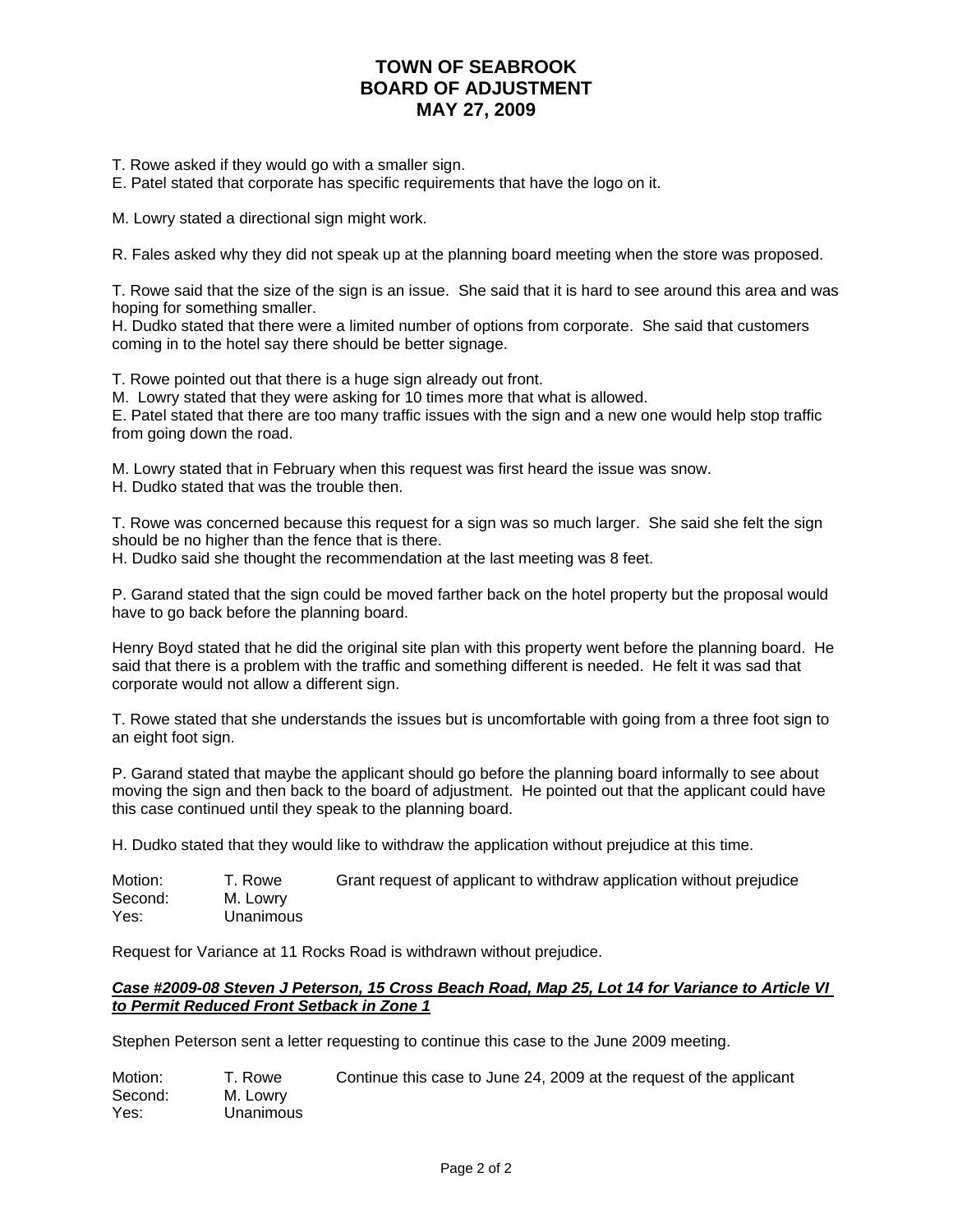Request for Variance at 15 Cross Beach Road is continued to June 24, 2009 at the request of the applicant.

### *Case #2009-09 GWF, LLC, 31 Folly Mill Road, Map 10, Lot 10 for Special Exception to Article VII, Paragraph B to Allow Family Apartment in Zone 2R*

Tim Hosmer, GWF, LLC appeared on behalf of this application.

H. Therriault asked what the family relationship to this apartment would be.

T. Hosmer stated that this would not be determined until a sale.

P. Garand explained the requirements for a family apartment. He said that the special exception would have to be requested by the new owner. He said that only one living structure is allowed and a business venture does not meet the requirements for a special exception.

T. Rowe asked if he was going to sell the property.

T. Hosmer said that he hoped to sell the property with an apartment.

M. Lowry stated that the special exception would have to be requested by the new owners. T. Hosmer stated that he would request to withdraw the application without prejudice.

Motion: H. Therriault Grant the applicant's request to withdraw the application without Second: M. Lowry prejudice Yes: Unanimous

Request for Special Exception at 31 Folly Mill Road is withdrawn without prejudice at the request of the applicant.

## **NEW BUSINESS:**

### *Case #2009-10 Robert Sacco/Ledge Road Classic Auto LLC, 95B Ledge Road, Map 5, Lot 8, Sequence 102 for Variance to Article V, to Permit Wholesale in Zone 3*

Robert Sacco appeared on behalf of this application.

P. Garand stated that wholesale is an allowed use in this area but retail is not. He said that sales on the property are not allowed. He said he had spoken with the applicant and this request was for

T. Rowe asked if this would be for storage only.

R. Sacco stated it would be. He stated that he needed to storage to be an auto wholesalers license from the State of NH. He explained that the license is to be allowed to store the vehicles and wholesale them at other locations.

M. Lowry asked if there would be any outside storage.

R. Sacco stated all storage would be inside.

P. Garand stated that if the applicant did not do what he was supposed to that a call to the State of NH and they would revoke his license.

H. Therriault asked if this was to store vehicles to and from auctions and places to sell them.

R. Sacco stated it was.

T. Rowe asked how this could be proven or monitored.

R. Sacco said that the State of NH would monitor him.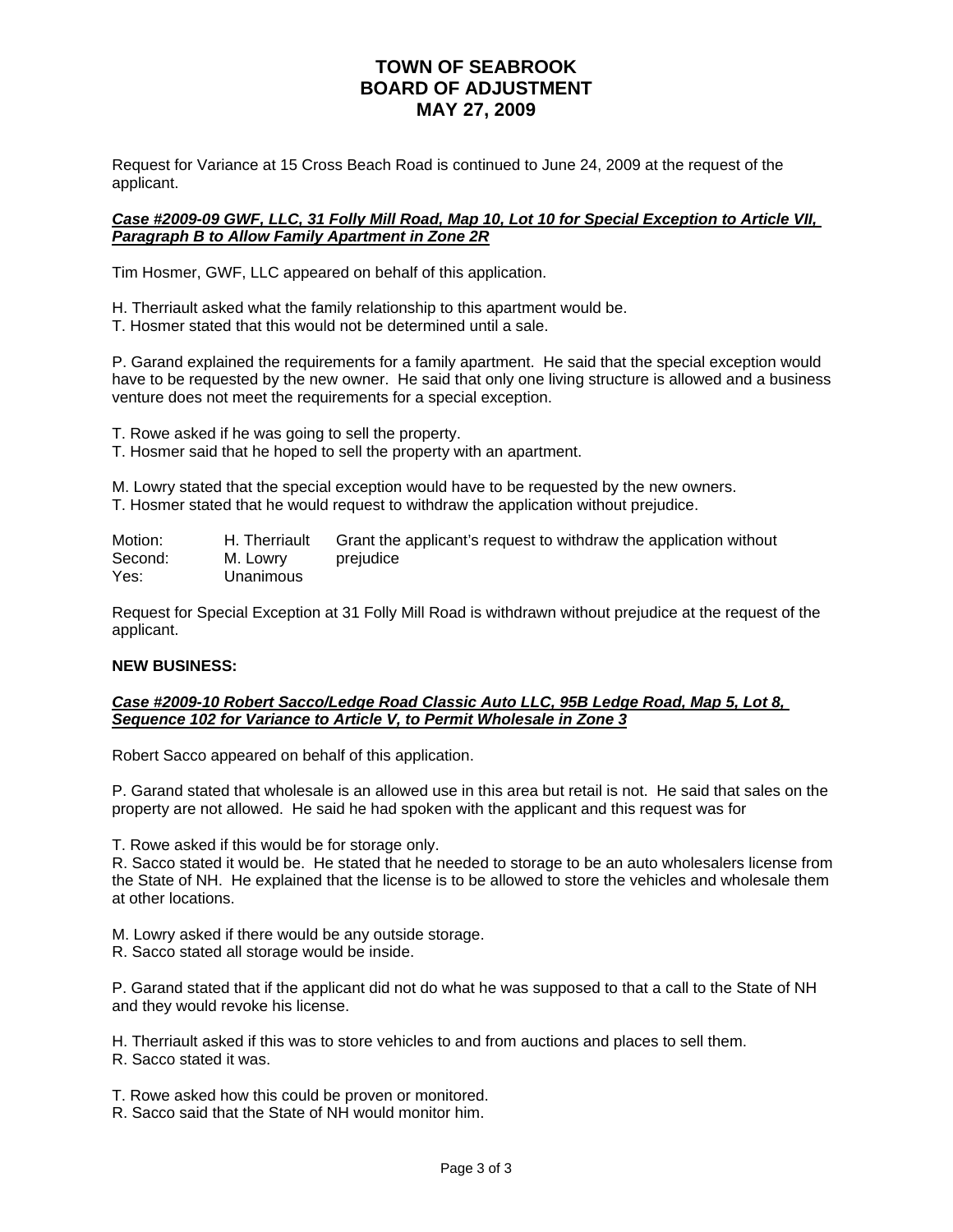Ron Fudge, 99 Ledge Road, advised that he had been told by the board of adjustment that he could not do automotive sales in that area. He said the he did not see that it could be good for one and not another.

H. Therriault pointed out that his application had been to allow truck repair in that location. R. Fudge said that was correct. He pointed out that he had been told that he could not do an auto venture at his location.

- T. Rowe asked if this was storage without repair.
- R. Sacco said that it would be.
- M. Lowry asked if he would have wholesale plates only.
- R. Sacco said that he would.

H. Therriault stated that if there were not more questions or comments, it was time to vote on the application.

|           | M. Lowry   | T. Rowe                                          | H. Therriault                                                                                                                                                                                                                                                                                                                                                 | Dr. Lebold | R. Fales |
|-----------|------------|--------------------------------------------------|---------------------------------------------------------------------------------------------------------------------------------------------------------------------------------------------------------------------------------------------------------------------------------------------------------------------------------------------------------------|------------|----------|
| 1         | Yes        | <b>Yes</b>                                       | Yes                                                                                                                                                                                                                                                                                                                                                           | Yes        | Yes      |
| $2$ A/B/C | Yes        | No.                                              | Yes                                                                                                                                                                                                                                                                                                                                                           | Yes        | Yes      |
| 3         | Yes        | Yes                                              | Yes                                                                                                                                                                                                                                                                                                                                                           | Yes        | Yes      |
| 4         | Yes        | No.                                              | Yes                                                                                                                                                                                                                                                                                                                                                           | Yes        | Yes      |
| 5         | Yes        | No.                                              | Yes                                                                                                                                                                                                                                                                                                                                                           | Yes        | Yes      |
| Motion:   | Dr. Lebold |                                                  | Grant the variance for wholesale auto dealer in zone 3 with the                                                                                                                                                                                                                                                                                               |            |          |
| Second:   | M. Lowry   |                                                  | following conditions: 1) All vehicles to be stored inside; 2) Restricted to<br>wholesale use only; 3) No retail sales; 4) Strict adherence to Article<br>261:140-b I State of NH, Department of Safety, Division of Motor<br>Vehicles; 5) Signage in compliance with this zone; 6) No repair/servicing<br>of vehicles on site; and 7) Wholesaler plates only. |            |          |
| Yes:      |            | Dr. Lebold, M. Lowry, H. Therriault and R. Fales |                                                                                                                                                                                                                                                                                                                                                               |            |          |
| No:       | T. Rowe    |                                                  |                                                                                                                                                                                                                                                                                                                                                               |            |          |

Request for Variance at 95B Ledge Road is granted.

and needed this size for storage.

### *Case #2009-11 Todd A Perkins, 41 River Street, Map 23, Lot 41 for Variance to Article VI, Paragraph B to Permit Reduced Side Setback in Zone 1*

Todd Perkins appeared on behalf of this application. He stated that this request was for a 10' X 16' storage shed to be placed three feet from the property line between his property and 46 River Street, 23/46/10. He stated that he had approval from the property owner Mike Macera.

H. Therriault pointed out that the application stated placing the shed to keep a view of the marsh. T. Perkins stated this was a small piece of property and he would like to put the shed off to the corner.

H. Therriault asked about at DES application. He also asked if he could use a smaller shed. T. Perkins stated it was attached to the application. He said he was a part time commercial fisherman

H. Therriault stated that if there were not more questions or comments, it was time to vote on the application.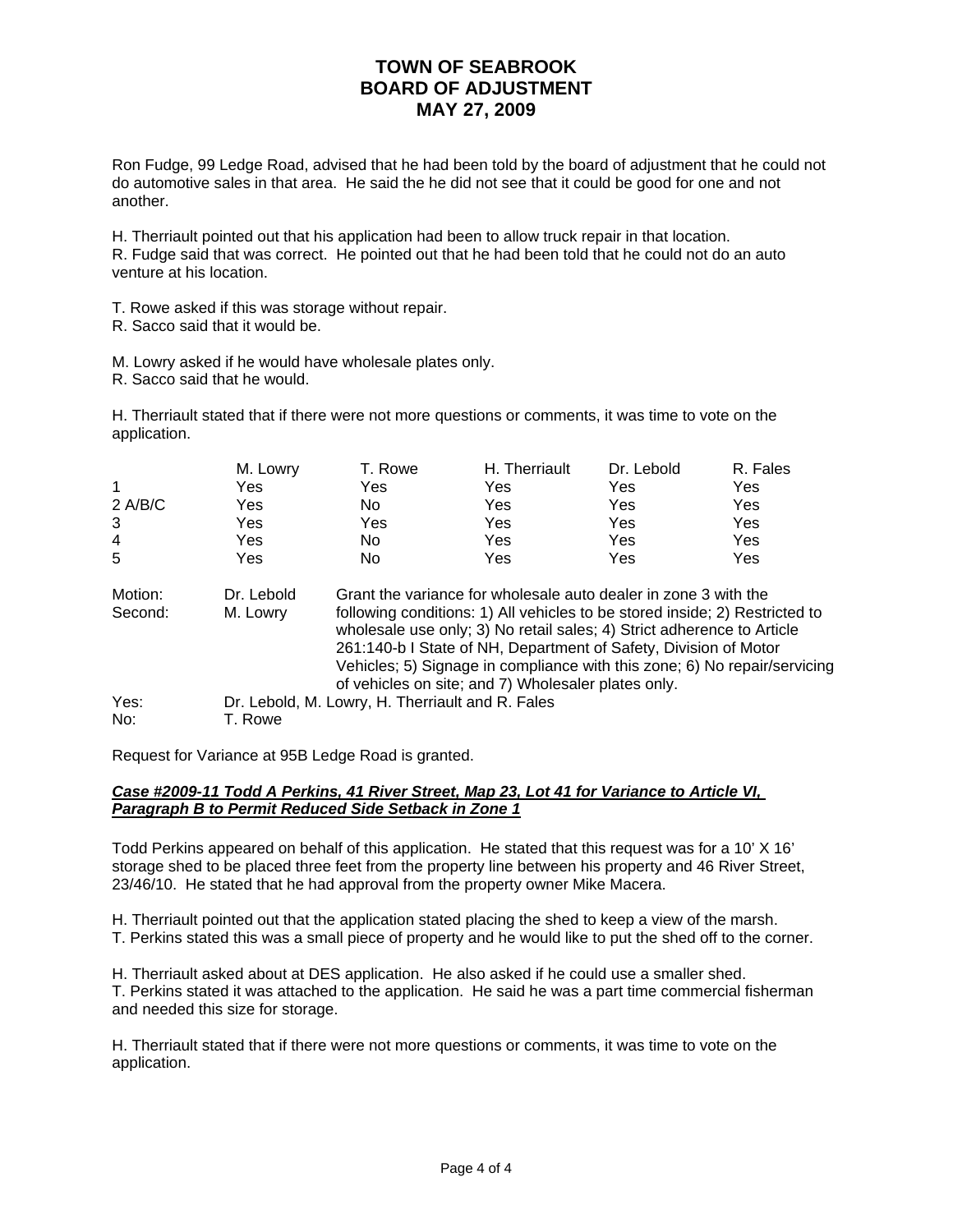|                | M. Lowry | T. Rowe | H. Therriault | Dr. Lebold | R. Fales |
|----------------|----------|---------|---------------|------------|----------|
| 1              | Yes      | Yes     | Yes           | Yes        | Yes      |
| 2 A/B          | Yes      | No      | Yes           | Yes        | Yes      |
| 3              | Yes      | No      | Yes           | Yes        | Yes      |
| $\overline{4}$ | Yes      | Yes     | Yes           | Yes        | Yes      |
| 5              | Yes      | Yes     | Yes           | Yes        | Yes      |

| Motion: | Dr. Lebold | Grant request on the condition that the shed is no less than three feet |
|---------|------------|-------------------------------------------------------------------------|
| Second: | M. Lowrv   | from the easterly property line                                         |
| Yes:    |            | Dr. Lebold, M. Lowry. H. Therriault and R. Fales                        |
| No:     | T. Rowe    |                                                                         |

Request for Variance at 41 River Street is granted.

| Motion: | T. Rowe    | Move order of the cases to the following: |
|---------|------------|-------------------------------------------|
| Second: | Dr. Lebold | 2009-15, 2006-16, 2006-17 & 2009-12/13/14 |
| Yes:    | Unanimous  |                                           |

Case order for the remainder of this meeting is moved.

### *Case #2009-15 John N Samonas, 36 & 38 Pine Street, Map 8, Lot 17 for Variance to Article VI, Table 2, Paragraph 3 to Permit Two Lots Without Road Frontage in Zone 2R*

Henry Boyd, Millenium Engineering, appeared on behalf of this application. He showed the approved condo plan. He stated that the lot was over 45,000 square feet in size and had no road frontage. He said the lot gets access from the lot referenced as Map 8, Lot 19 on Pine Street. He pointed out that two houses are allowed to be constructed on this lot. He said the request is to dissolve the condominium and change it to 2 lots instead of one. He spoke to the letter from Reginald Small, Smalls Ave that had been submitted requesting that no more than two units be allowed at these locations. He then covered the criteria to grant this request which were on the application into the record.

P. Garand stated that when the property was purchased the owner knew of the need for a right of way from the front lot for access. He pointed out that the owner had purchased the front lot and given himself and easement to the back lot. He said this request goes against zoning. He also stated that there has to be a proven hardship on the land for this request.

H. Boyd stated that each case that comes before the board of adjustment is individual. He said that no more houses were being requests; they were just trying to be able to market the property.

T. Rowe asked about getting to the lot through the front property now.

H. Boyd stated that is being done and there is no frontage. He said it needs road frontage. He said the access is a deeded right of way.

R. Fales asked why the applicant bought the property knowing there was no frontage.

H. Boyd stated he was not sure. He pointed out that this request was just to change form of ownership.

H. Therriault asked if this was an approved condo plan. He stated it was not the board of adjustment's job to create revenue. He pointed out that the applicant could have gone for a subdivision when he first purchased all the property involved.

H. Boyd said it was but they wished to dissolve it to be able to sell it.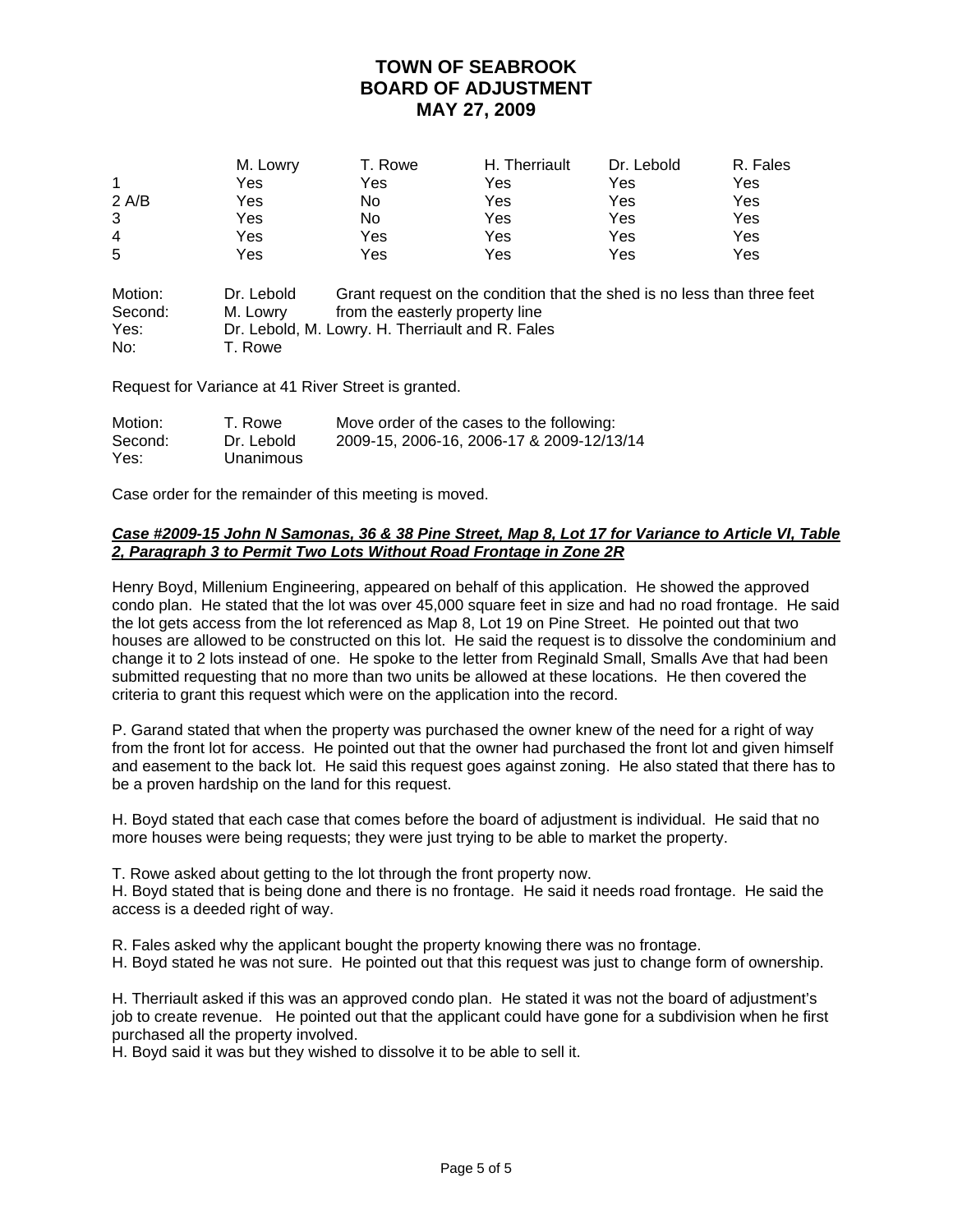Sue Foote, Planning Board member, stated that this request would need to go before the planning board for a subdivision request. She suggested seeking legal advice on this. She pointed out that the applicant could have applied for a subdivision when he owned all the property.

H. Boyd stated that the board of adjustment could not create a lot but could give a frontage waiver and then send the applicant to the planning board. He stated that due to the economy people are losing property now. He said the lots are not selling because they are condos and the request is just to make them more marketable not profitable.

H. Therriault stated that if there were not more questions or comments, it was time to vote on the application.

|       | M. Lowry | T. Rowe | H. Therriault | Dr. Lebold | R. Fales |
|-------|----------|---------|---------------|------------|----------|
| 1     | No       | No      | No            | No         | No.      |
| 2 A/B | No       | No      | Yes           | No         | No       |
| 3     | No       | No      | No            | No         | No       |
| 3     | No       | No      | No            | No         | No.      |
| 5     | Yes      | Yes     | Yes           | No         | No       |

| Motion: | Dr. Lebold       | Deny request for variance – The applicant has already received an    |
|---------|------------------|----------------------------------------------------------------------|
| Second: | M. Lowry         | approved condominium plan for this identical project by the Planning |
| Yes:    | <b>Unanimous</b> | Board                                                                |

Request for Variance at 36/38 Pine Street is denied.

### *Case #2009-16 M & K Complex, 920 Lafayette Road, Map 7, Lot 91 for Variance to Article VIII to Permit Parking Spaces as Required in Zone 2*

H. Therriault stated that there was a request from Robert Bialobrzeski of 920 Lafayette Road One Two Realty Trust stated that he had interest in the parking spaces that were requested on this application. The letter stated that he did not authorize the application or elimination of parking spaces.

Motion: H. Therriault Continue this case to the June 24, 2009 meeting<br>Second: M. Lowry M. Lowry Yes: Unanimous

Request for Variance at 920 Lafayette Road is continued.

### *Case #2009-17 Anjni Realty Trust, 134 Lafayette Road, Map 10, Lot 6 for Special Exception to Article V, Table 1 to Allow An Apartment In A Retail Building in Zone 2*

Henry Boyd, Millenium Engineering, appeared on behalf of this application. He stated this request was for a new building with the same type of use as before.

H. Therriault pointed out that there was a 40% increase in the size of the building that what was currently there. He said this was an expansion of a non-conforming use for retail and living accommodations with two parking spots. He said that mixed use is allowed and questioned what type of retail. H. Boyd said that there were 9 parking spots for the retail use and 2 for the living accommodations. He stated this would be a convenience store. He said that the living accommodations would be on the second floor.

Paul Rubinias, Northway Builders, stated that there would be an outside stairway to the second floor living accommodations.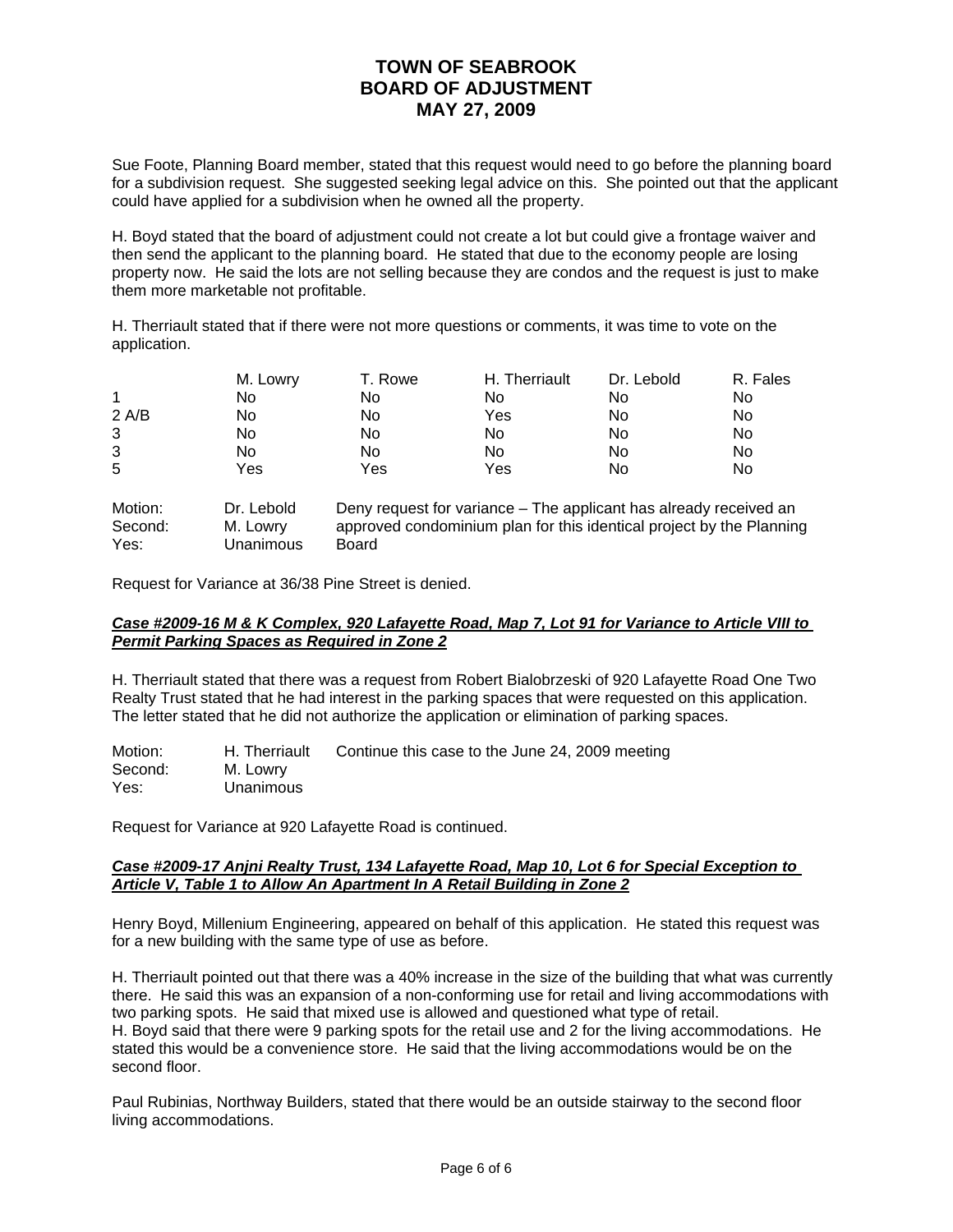- P. Garand questioned the number of bedrooms
- P. Rubinias said there would be 2 bedrooms.

M. Lowry asked if there would be a full basement.

P. Rubinias said that there would be.

H. Therriault stated that if there were not more questions or comments, it was time to vote on the application.

| M. Lowry | T. Rowe | H. Therriault | Dr. Lebold | R. Fales |
|----------|---------|---------------|------------|----------|
| Yes      | Yes     | Yes           | Yes        | Yes      |
| Yes      | Yes     | Yes           | Yes        | Yes      |
| Yes      | Yes     | Yes           | Yes        | Yes      |
| Yes      | Yes     | Yes           | Yes        | Yes      |
|          |         |               |            |          |

Motion: Dr. Lebold Grant request to allow an apartment in commercial building in the Second: M. Lowry commercial zone and apartment can be no larger than 800 square feet Yes: Unanimous

Request for Variance at 134 Lafayette Road is granted.

*Case #2009-12 Demoulas Supermarkets, Inc, 836, 838 & 843 Lafayette Road, Map 7, Lot 94, Sequence 0, 2 & 4 for Variance to Article XIII, Paragraph A to Permit Expansion of Existing retail Use in Zone 3*

*Case #2009-13 Demoulas Supermarkets, Inc, 836, 838 & 843 Lafayette Road, Map 7, Lot 94, Sequence 0, 2 & 4 for Variance to Article XIV, Paragraph C & E to Permit Filling of 9,680 square feet of jurisdictional Wetland in Zone 2 & 3*

#### *Case #2009-14 Demoulas Supermarkets, Inc, 836, 838 & 843 Lafayette Road, Map 7, Lot 94, Sequence 0, 2 & 4 for Variance to Article VI to Permit Three Buildings on One Lot in Zone 2 & 3*

H. Therriault stated that since these three cases are related the applicant would be allowed to present all the information and each application would be voted on individually.

Attorney Don Gartrell appeared on behalf of this application. He stated that the property is in the commercial and industrial zone and currently there are two stores and a gas station at that location. He said the proposal is to reconfigure the lots and widen Route 1 to include a traffic signal.

Earl Blatchford, Hanyner, Swanson, Inc, stated the following about this property:

 This location consisted of approximately 16 acres of land on three lots They are split zones with the front third in commercial zone and the back two-thirds in industrial The building is on map 7, lot 94 and the center area of the property is parking for all three lots There are 4 full access driveways there now There are 460 parking spaces now – will increase to 640 spaces There are wetlands in the area Will improve storm water discharge Proposing a traffic signal at Dearborn Avenue Will have one main entrance and reconfigure the other three New building proposal is 121,000 square feet and will be moved further back into the industrial zone Gas station will be relocated to north end of lot with a canopy and convenience store Third retail building will be added More interior landscaping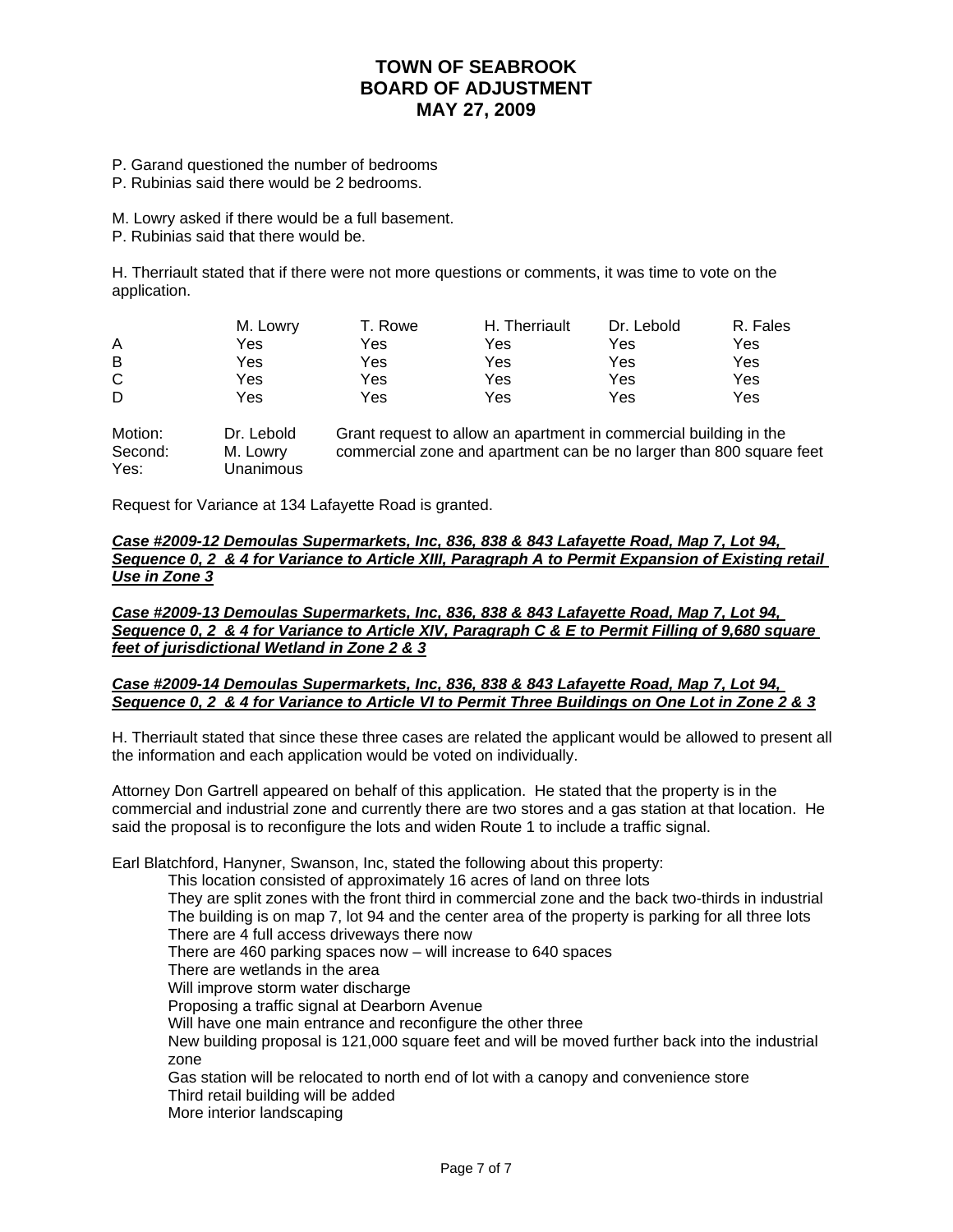Kurt Young, Wetlands Preservation, Inc, stated the following: There are wetlands on the property Have met with Conservation Commission Have met with Frank Richardson, NH DES They will improve the storm water system

H. Therriault asked if the lot lines would change. He pointed out that multiple buildings on one lot is an issue.

E. Blatchford stated that there would be a voluntary merger. This thought was to have a single lot with three buildings on it.

Jim Lamp, Bedford NH stated that the site needs to be consolidated to meet open space requirements. He also stated that they were meeting with the power company about the easements.

M. Lowry stated that the regulations require one building per lot. He also stated that they were proposing a larger size building.

Attorney Gartrell stated that there are two facilities on one lot now. He pointed out that as a whole this property would be better with the traffic and drainage issues.

H. Therriault stated that this was an attractive plan, however it was hard to think about violating the one building per lot regulations.

Attorney Gartrell questioned the reasoning for the regulation of one building per lot. He stated that the improvements will work better on the site and it creates one taxable parcel only.

H. Therriault pointed out that there are already three lots of record there that are taxable.

Dr. Lebold stated that one lot with three buildings would probably be turned down. He said maybe reconfiguring the lots to do one on each. He said that there would be no problem with making this all commercial.

Attorney Gartrell covered all the criteria that needed to be met to grant each application.

H. Therriault stated that if the application concerning wetlands was to be granted a DES permit would also be required.

Dr. Lebold pointed out that there was certainly enough road frontage.

P. Garand stated that there were already two buildings on one lot now and suggested a different lot configuration. He said that three buildings on one lot could create problems.

H. Therriault said that this property was already grandfathered to have two buildings on one lot. E. Blatchford suggested combining Lot 94/0 with Lot 94/4.

J. Lamp asked about two buildings on one lot and one on the other two. Dr. Lebold stated it was already grandfathered for that. Attorney Gartrell said that this might be okay with the planning board also.

#### *Case #2009-12 Demoulas Supermarkets, Inc, 836, 838 & 843 Lafayette Road, Map 7, Lot 94, Sequence 0, 2 & 4 for Variance to Article XIII, Paragraph A to Permit Expansion of Existing retail Use in Zone 3*

H. Therriault stated that if there were not more questions or comments, it was time to vote on the application.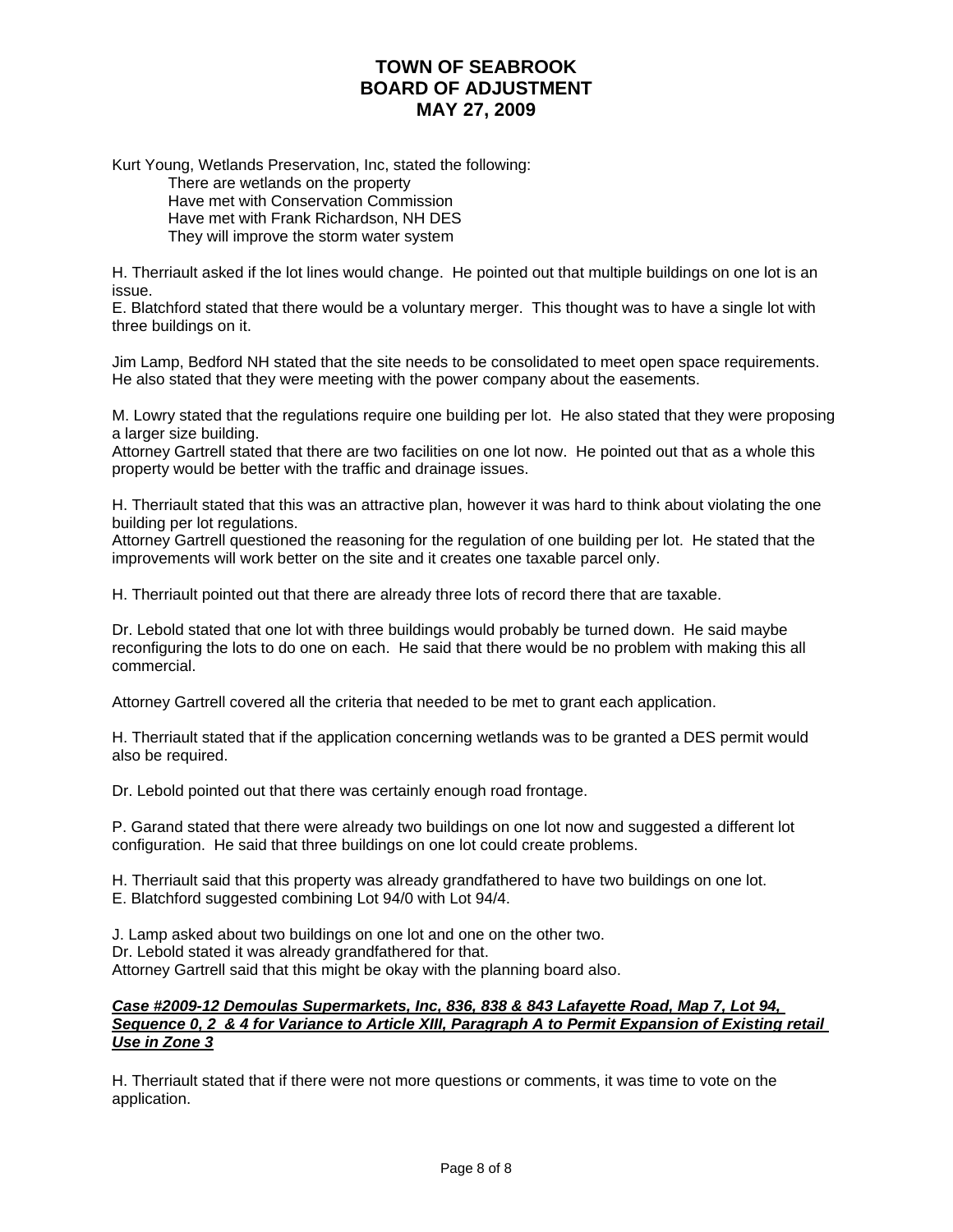|         | M. Lowry | T. Rowe | H. Therriault | Dr. Lebold | R. Fales |
|---------|----------|---------|---------------|------------|----------|
|         | Yes      | Yes     | Yes           | Yes        | Yes      |
| 2 A/B/C | Yes      | Yes     | Yes           | Yes        | Yes      |
| 3       | Yes      | Yes     | Yes           | Yes        | Yes      |
| 4       | Yes      | Yes     | Yes           | Yes        | Yes      |
| 5       | Yes      | Yes     | Yes           | Yes        | Yes      |

| Motion: | Dr. Lebold    | Grant variance for all three parcels $(94/0, 94/2, 8, 94/4)$ – Zone 2      |
|---------|---------------|----------------------------------------------------------------------------|
| Second: | H. Therriault | Commercial to adjust all the properties uses for over thirty (30) years of |
| Yes:    | Unanimous     | existence                                                                  |

Request for Variance at 836/838/843 Lafayette Road is granted.

### *Case #2009-13 Demoulas Supermarkets, Inc, 836, 838 & 843 Lafayette Road, Map 7, Lot 94, Sequence 0, 2 & 4 for Variance to Article XIV, Paragraph C & E to Permit Filling of 9,680 square feet of jurisdictional Wetland in Zone 2 & 3*

H. Therriault stated that if there were not more questions or comments, it was time to vote on the application.

|       | M. Lowry | T. Rowe | H. Therriault | Dr. Lebold | R. Fales |
|-------|----------|---------|---------------|------------|----------|
| 1     | Yes      | Yes     | Yes           | Yes        | Yes      |
| 2 A/B | Yes      | Yes     | Yes           | Yes        | Yes      |
| 3     | Yes      | Yes     | Yes           | Yes        | Yes      |
| 4     | Yes      | Yes     | Yes           | Yes        | Yes      |
| 5     | Yes      | Yes     | Yes           | Yes        | Yes      |
|       |          |         |               |            |          |

Motion: Dr. Lebold Grant the variance to fill 9,680 square feet of jurisdictional wetlands on Second: M. Lowry properties 94/0, 94/2 & 94/4 conforming to state and local conservation Yes: Unanimous requirements.

Request for Variance at 836/838/843 Lafayette Road is granted.

### *Case #2009-14 Demoulas Supermarkets, Inc, 836, 838 & 843 Lafayette Road, Map 7, Lot 94, Sequence 0, 2 & 4 for Variance to Article VI to Permit Three Buildings on One Lot in Zone 2 & 3*

Lots  $94/0$  &  $94/4$  – two buildings Lot 94/2 – one building Continue non-conforming use that is existing now Amend application to two buildings on one lot

H. Therriault stated that if there were not more questions or comments, it was time to vote on the application.

|                | M. Lowry | T. Rowe | H. Therriault | Dr. Lebold | R. Fales |
|----------------|----------|---------|---------------|------------|----------|
| 1              | Yes      | Yes     | Yes           | Yes        | Yes      |
| 2 A/B          | Yes      | Yes     | Yes           | Yes        | Yes      |
| 3              | Yes      | Yes     | Yes           | Yes        | Yes      |
| $\overline{4}$ | Yes      | Yes     | Yes           | Yes        | Yes      |
| 5              | Yes      | Yes     | Yes           | Yes        | Yes      |